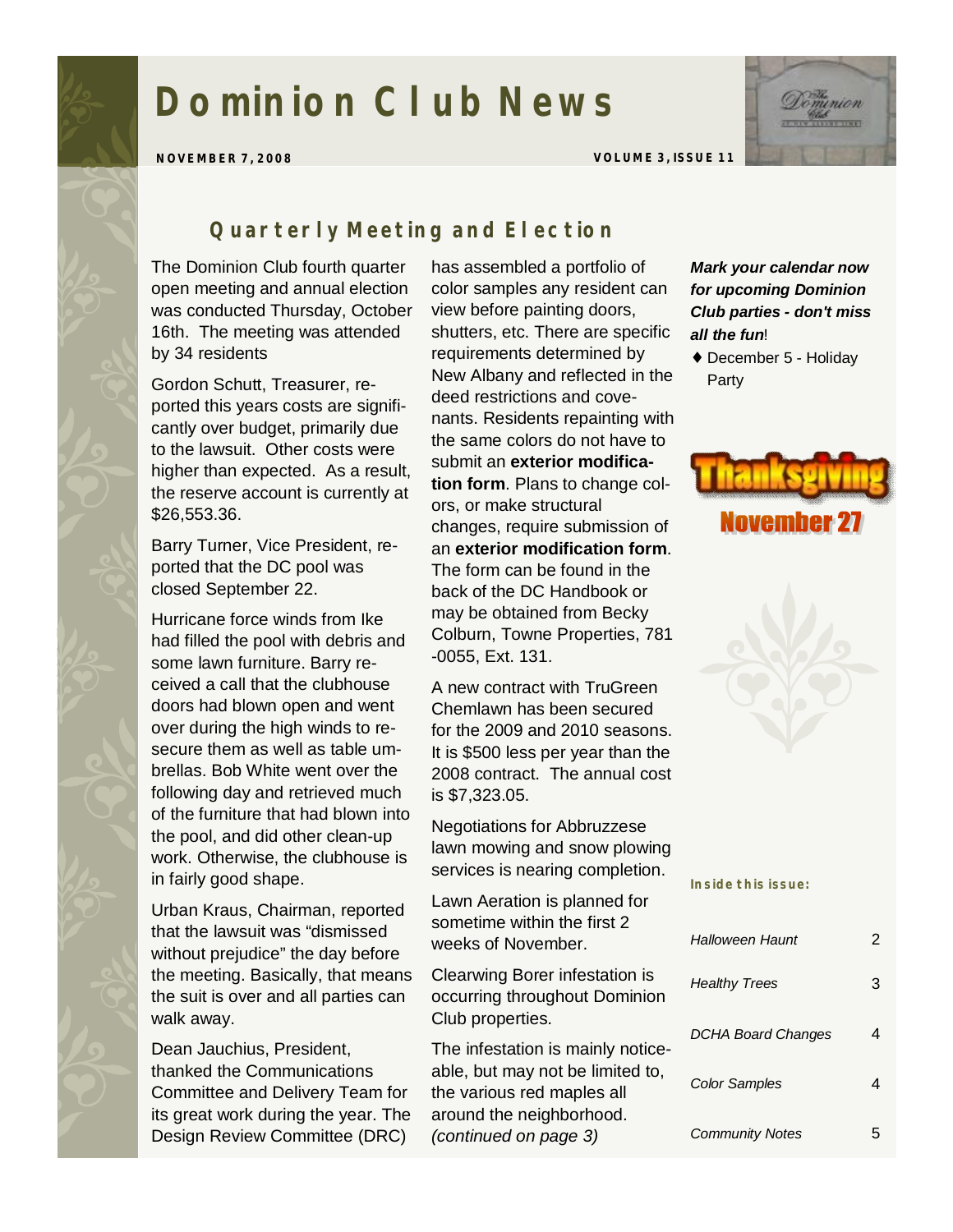## *Halloween Haunt*

Halloween night was perfect for Ghosts and Goblins. Many of them showed up at the Dominion Clubhouse last Friday to enjoy an evening of good food and fun. About 70 percent of the 63 people who attended the party were dressed in costumes.

Some costumes were very original and some were scary. The scariest was Pat Ewing who won the prize for Scariest. The Funniest was Judy and Tom Moore for their Red Riding hood and Wolf in Grandmother's clothes. The Most Unique was Nelson and Gail Merrell for their costumes of the "Goths," all dressed in black with lots of chains, tattoos and rings all over the face.

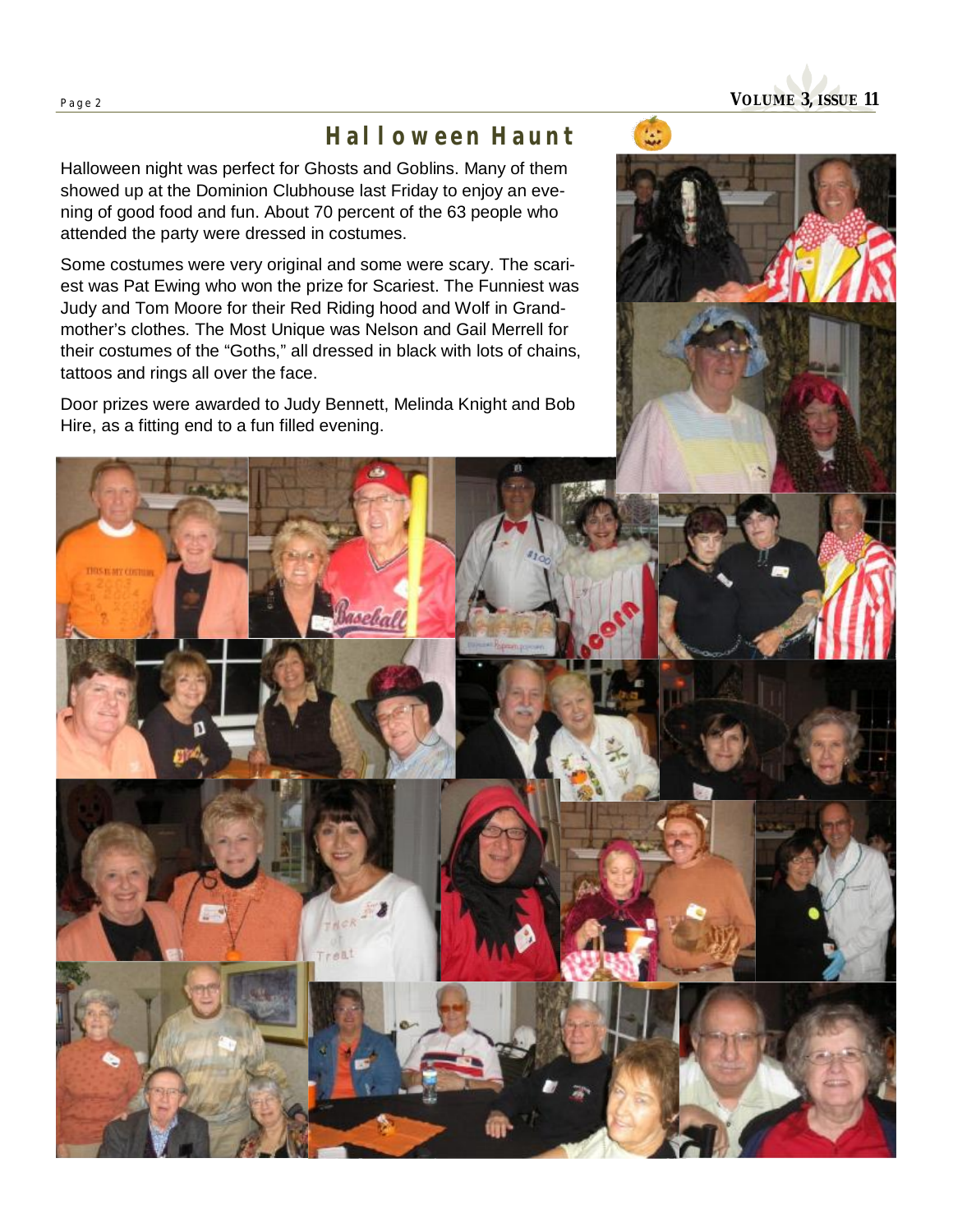**Page <sup>3</sup>VOLUME 3, ISSUE 11** 

## *Quarterly Meeting and Election (continued)*

The experts consulted suggested that the only effective treatment is a healthy tree there is no reliable insecticide that effectively eliminates the problem. Homeowners are encouraged to water and fertilize their trees. A healthier tree has better odds and costs many thousands of dollars less to maintain

#### *Trustee Election Held*

Three candidates were elected by acclamation to fill 3 trustee vacancies.

Alex Campbell was nominated in advance of the meeting. Tom Gyurko and Nelson Merrell were nominated from the floor during the meeting. All three candidates were elected to fill the 3 openings.

Thank you Alex, Nelson and Tom, for volunteering your talents and time for the next 2 years.

Thanks to Fred and Janet Steinhaus for providing the coffee and goodies.



## *Healthy Trees Resist Borers*

fed trees discourage infestation.

Many trees in our community have an infestation of Clearwing Borers. Two main underlying themes surround the information about Clearwing Borers:

#1. NO COMPANY'S TREATMENT BIDS offered tree survival guarantees.

The board solicited advice and bids from experts to treat street trees. None would guarantee survival. A certain number of trees will not survive the borers. MOST WILL, however, with proper care.

#2. The best "treatment" is to address the health of the trees. "The best defense is a good offense" works for trees too.

The board is not contracting for treatment for the borers. The lack of warranty for any treatments, coupled with the odds for survival versus healthy, cared-for trees do not support the expenditure.

Proper watering habits (see the July DC Newsletter) and feeding (use Jobs fertilizer stakes or some brands of above ground tree and shrub fertilizer) promote healthy trees that resist the Clearwing Borers. The pests can easily detect and infest trees that are distressed. Certain natural chemicals just below the bark in very healthy, well watered and properly

Numerous trees throughout the Dominion Club were "girdled" at planting. That is the tree root ball was bound by burlap (...that's OK), the burlap twisted and sometimes nailed to the tree (....NOT OK), and nylon cord was used around the trunk of the tree to tie all the above onto the root ball of the sapling (...also NOT OK). If you have a new sapling planted, it's best to be sure all the above are removed and opened-up so the tree trunk growth is not stunted, thus causing unhealthy conditions for the sapling.

All young deciduous trees need ample watering their first 2 to 4 years to assist development of the root system outside the root ball. Slowly soak the tree root ball to avoid water run-off. A slow drizzle from the garden hose, at the base of the tree, for about 45 minutes each week during the hot summer weather should saturate the root ball adequately to help the newly planted trees survive the affects of the hot weather.

Pictured are examples of proper tree watering and a picture of the bark of a tree exhibiting an extreme case of undetected, untreated Clearwing Borer infestation.

*"Proper watering habits and feeding promote healthy trees that resist the Clearwing Borers"* 



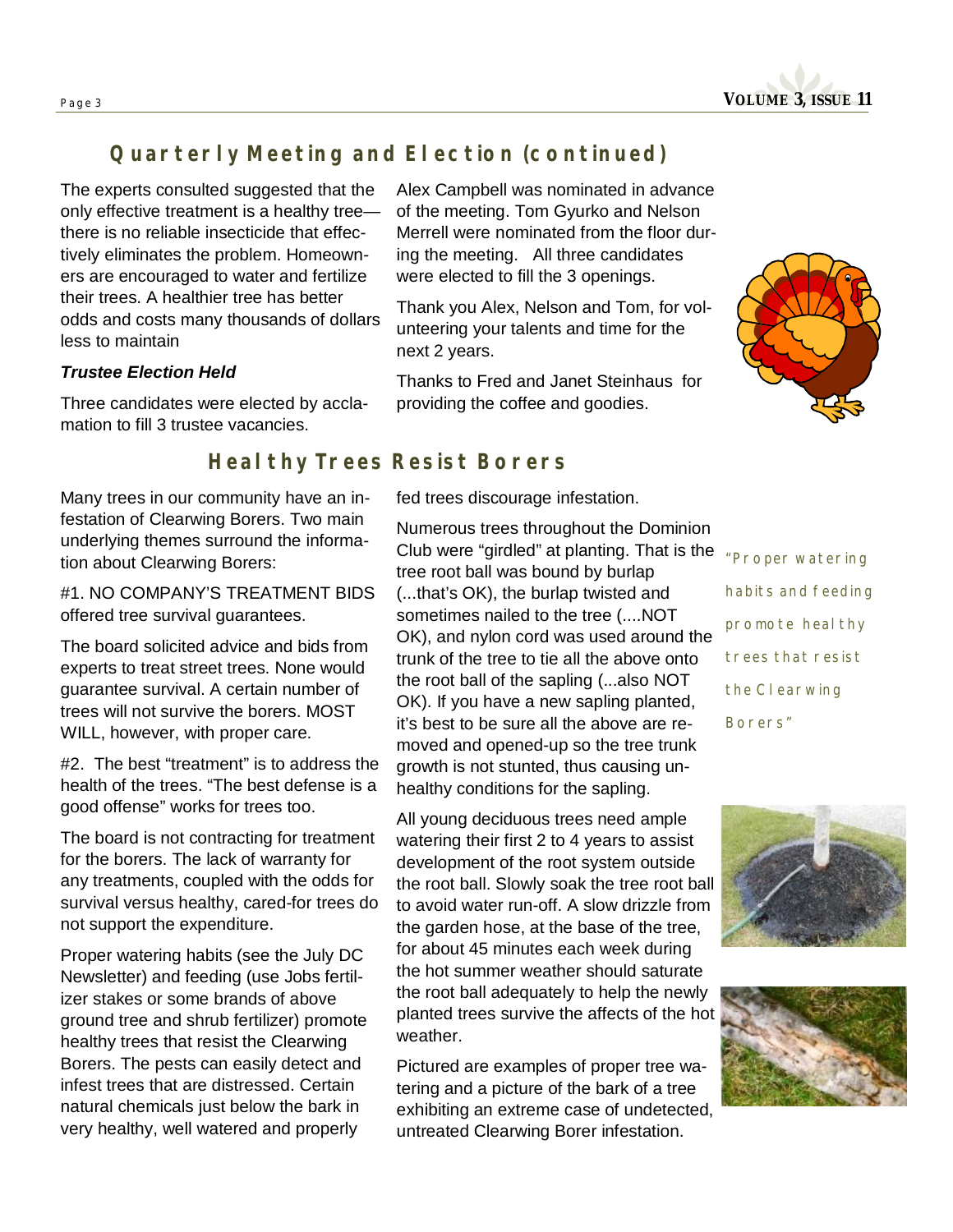**Page <sup>4</sup>VOLUME 3, ISSUE 11** 

## *DCHA Board Changes*

Many thanks to *Urban Kraus* and *Barry*  **Turner** who completed their terms on the DCHA Board of Trustees. They volunteered their time, energy, and knowledge to the benefit of our community. Thanks for a job well done!

#### *Announcement*

*Nelson Merrell* has unexpectedly, and regretfully, resigned from the board for personal reasons. The board is exploring options to find a replacement.

**New members** of the board were selected and here is a brief profile:

#### *Tom Gyurko*

Tom and his wife Janet are early residents of the Dominion Club homes and endured construction all around them until the homes were completed. He served on the very first Board of Trustees for six months, but now is glad to serve a full two -year term as vice president overseeing

*Color Samples Available* 

As our homes age, repainting becomes a consideration. While colors were addressed in the Village of New Albany zoning documents for Dominion Club at New Albany Links in the late 1990s, no actual colors were available for viewing or to obtain color matches at the paint store.

The DRC has researched and assembled a portfolio of color samples for viewing by any resident before painting, to help ensure compliance. There are also miniature shutters matching the shutters and doors used when our homes were built. These are the standard for the neighborhood. The color codes for several paint manufacturers are also available. Having the color and codes before beginning a project may save a lot of time. Repainting with the same colors does NOT require

the pool and clubhouse as well as the social committee. Tom is semi-retired after a career as an electrical engineer with the old Toledo Scale now Mettler-Toledo. His wife Janet taught in the Westerville schools. They have a son and daughter and five grandchildren, ages 3-16.

#### *Alex Campbell*

Alex will serve the Board of Trustees as secretary and will oversee the Communications Committee. Alex and his wife Martha moved here in October, 2005 from New Jersey, but previously lived in Worthington from 1964-68 and many places in between. He is retired from AT&T after a 35-year career as a manager. He agreed to serve because he cares about the community and wants to see it remain a successful, attractive place for retirees (and near retirees!). Alex and Martha have three children and six grandchildren (four boys and two girls).



an Exterior Modification Application. A color change does require one.

For questions, or to review the color samples, please contact one of the members of the DRC. Call Becky Colburn at Towne Properties for current DRC member contact information.